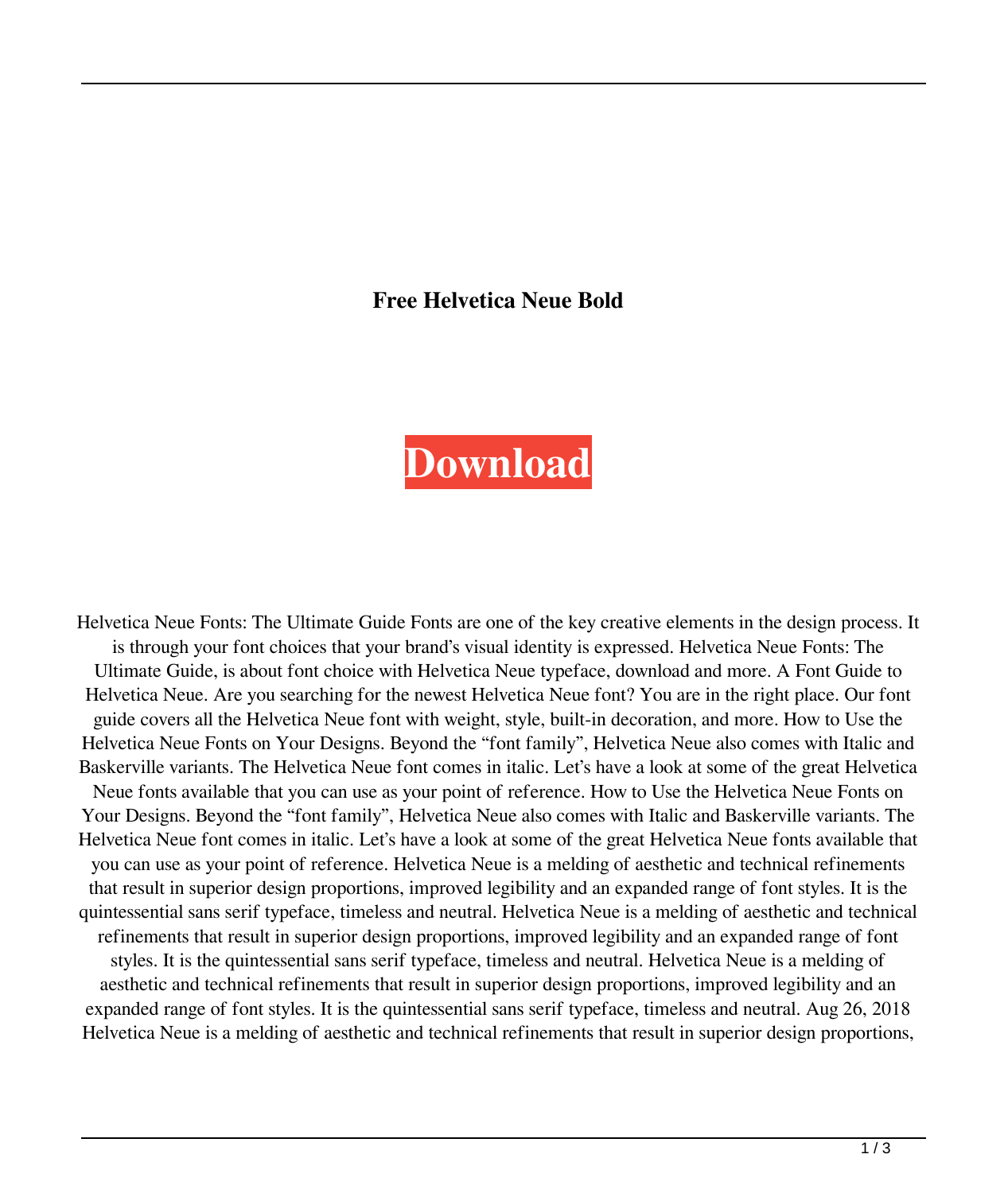improved legibility and an expanded range of font styles. It is the quintessential sans serif typeface, timeless and neutral. Helvetica Neue Set 1 (Font Family)